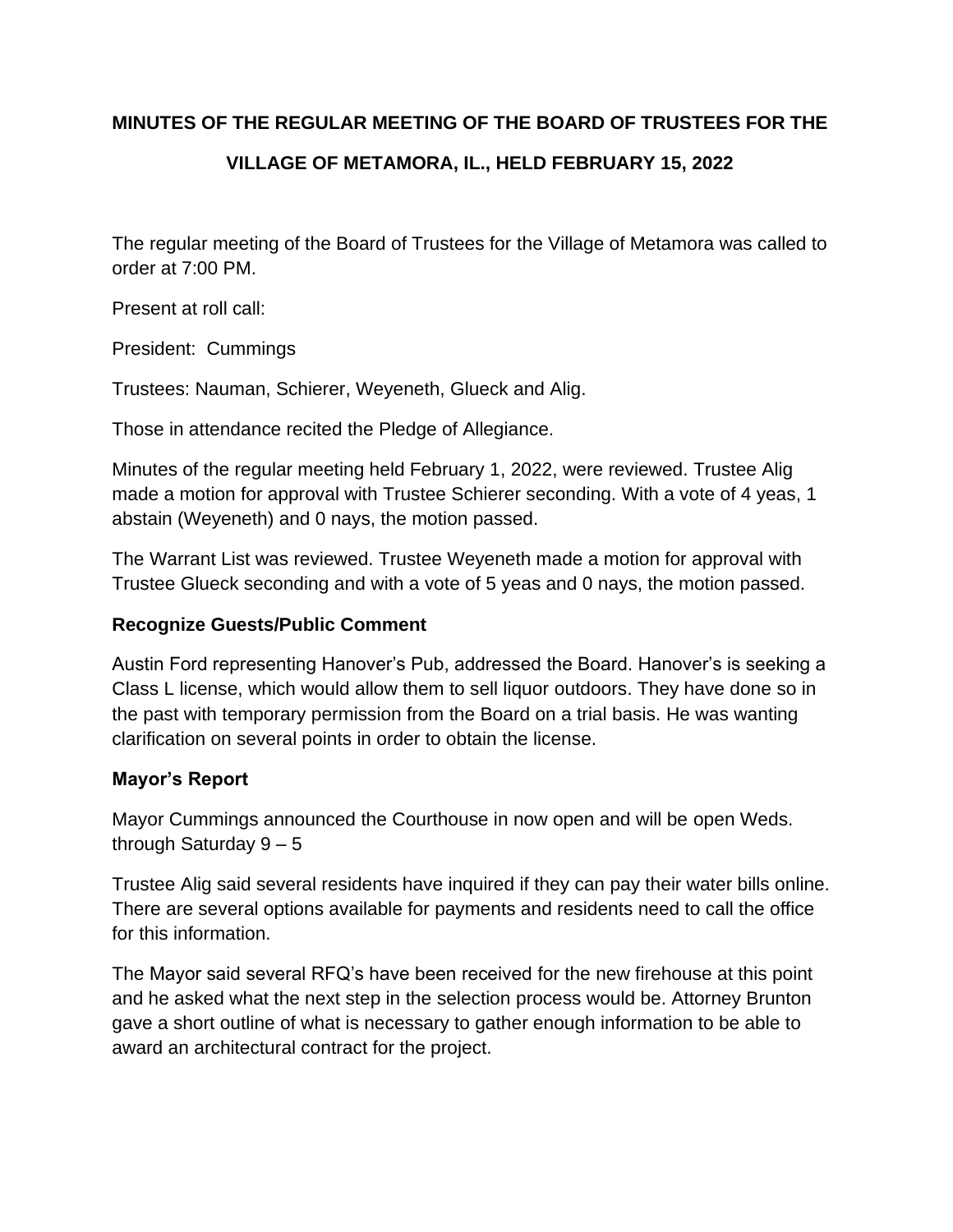## **Attorney's Report**

Attorney Brunton presented the following for discussion and/or approval.

Resolution for Temporary Closure of State Rt 116 for Old Settlers Celebration in June 2022.

Trustee Schierer made a motion for approval with Trustee Glueck seconding. With a vote of 5 yeas and 0 nays, the motion passed.

Next, a short discussion was held regarding the increase in the video gaming registration fee. New legislation that was adopted into law by the State of Illinois under Public Act 102-0689 allows for an increase of the maximum annual video gaming terminal fee for non-home rule communities from \$25 to \$250 per terminal. It was decided by the Board to increase the fee to \$100 for each terminal for our local businesses for the year 2022.

Attorney Brunton then presented the following:

Ordinance Amending Video Gaming Provisions of the Village Code Regarding Amount of Registration Fee for Video Gaming Terminals

Trustee Weyeneth made a motion for approval with Trustee Nauman seconding. With a vote of 5 yeas and 0 nays, the motion passed.

### **Engineer's Report**

Bob Kolhaus of Fransworth Engineering gave the following updates:

- 1.RLF Funding Program Niles St. Watermain Project
- 2.Water Well #6 Pump/Motor Analysis. Water Tower Inspection
- 3.Drainage Improvement 826 Progress St.
- 4.Fire Station Roof Repair
- 5. Demo of Niles St House
- 6. Site Development Master Planning Steps for 135 Acres Uses & Infrastructure

### **Treasurer's Report**

Treasurer Garber gave the following report: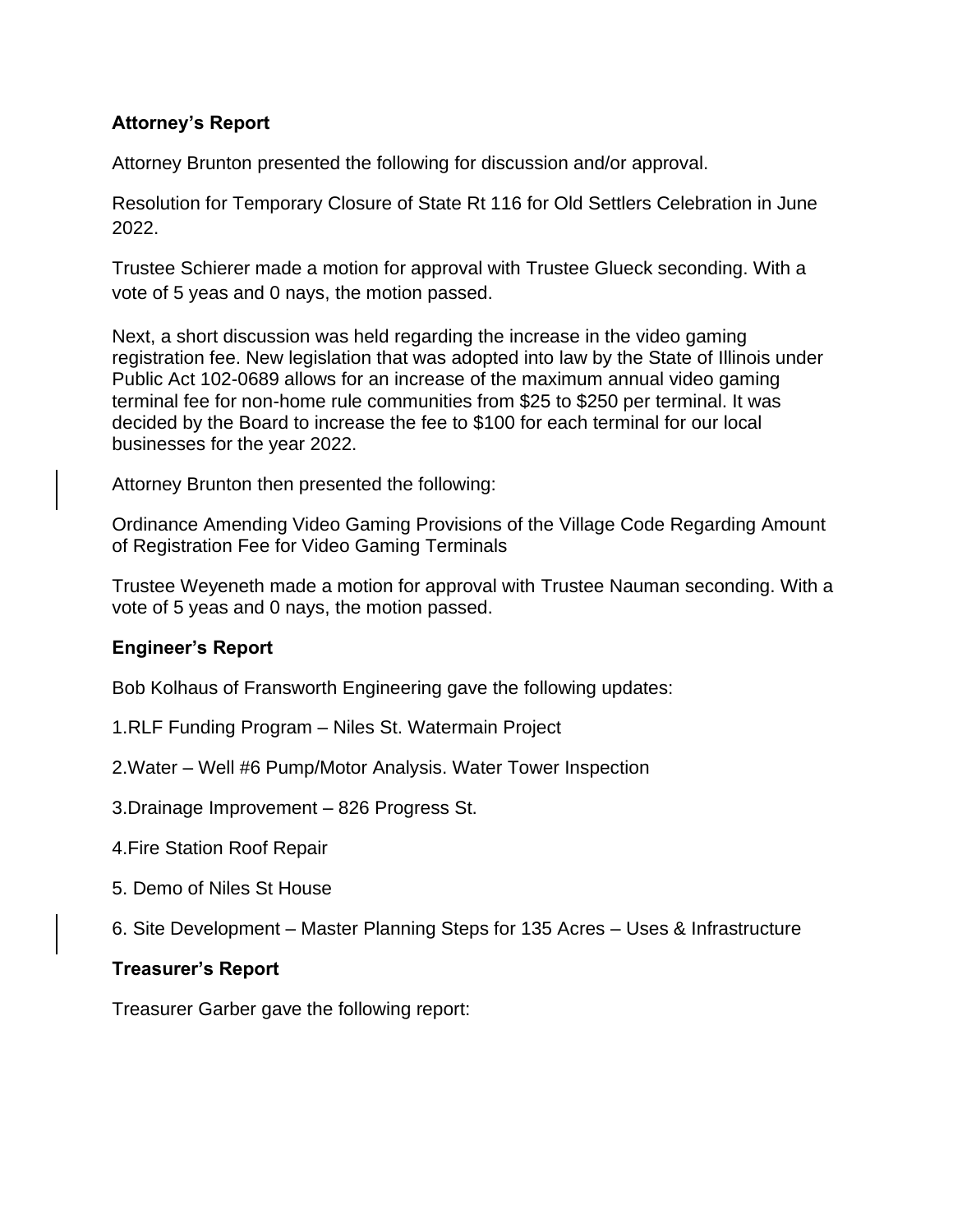### CASH BALANCES

Cash balances as of January 31, 2022 increased \$126,826 at a 1.95% increase from December 31, 2022

MAJOR RECEIPTS

State of Illinois \$118,407

Motor Fuel Taxes \$ 13,521

MAJOR DISBURSEMENTS

None

#### INVESTMENTS

Funds were invested during the month of January, 2022, in the Money Market at Commerce Bank earning interest at .05%. The Insured Cash Sweep Account earned interest at .25% and the Goodfield State Bank Money Market earned interest at .1%. With Board approval Treasurer Garber asked permission to close two of the accounts with Commerce Bank. The ESDA Savings and the Motor Fuel Tax Savings. The ESDA is paid from the General Fund and then transferred from this savings after Woodford County tax deposits which can be deposited into the General Fund. ESDA balances will still be accounted for with the Balance Sheet and Budget Analysis. The Motor Fuel Tax deposits will go into the checking account instead where excess funds can be invested as needed at a higher interest rate.

Trustee Weyeneth made a motion to approve the closure of the two accounts noted by the Treasurer and Trustee Nauman seconded. With a vote of 5 yeas and 0 nays, the motion passed.

#### **Public Works Dept.**

Trustee Nauman reported the pump & motor had been pulled from Well #6. It appears they are froze together and have been taken back to the shop for analysis. We are awaiting an estimated cost of repair.

He set a committee meeting for Tuesday, February 22, 2022, at 5PM. Other committee meeting will follow.

Trustee Nauman requested an Executive Session to discuss personnel.

**Police, Fire, ESD**

There was no report.